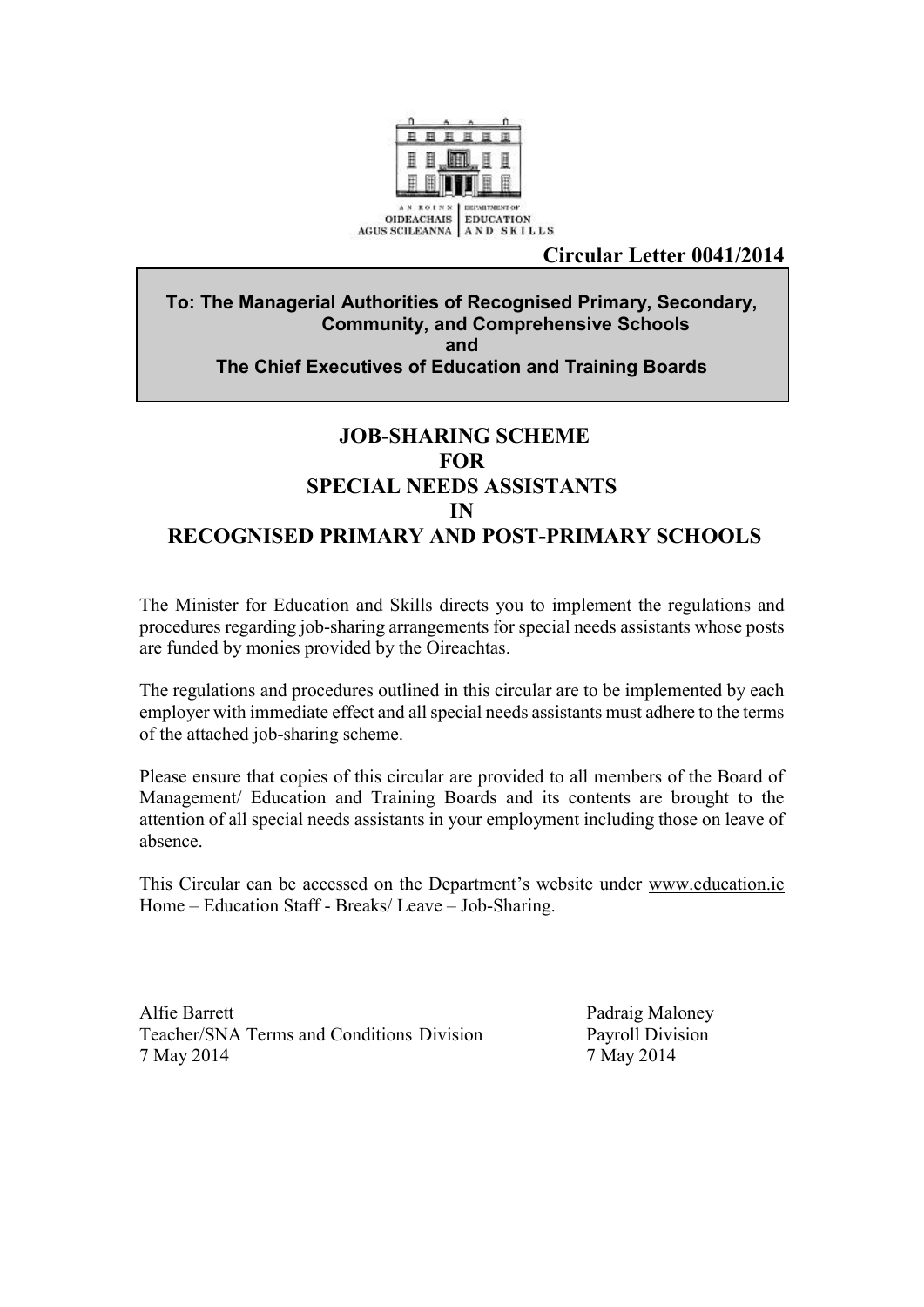# **Job-Sharing Scheme for Special Needs Assistants**

#### **Definitions:**

For the purposes of this scheme the following terms have the meanings assigned to them here unless the context indicates otherwise:

**Employer** – means an Education and Training Board (ETB) for vocational schools/community colleges and a Board of Management/Manager in the case of primary, voluntary secondary, community and comprehensive schools. The Education and Training Boards or Board of Management/Manager may delegate responsibility for matters set out in this circular to the Principal of the school.

**Job-Sharing Special Needs Assistant –** means a wholetime special needs assistant who wishes to reduce his/her hours to 16 per week.

**On Line Claims System (OLCS)** – means the system for recording of absences and inputting the claims for the payment of substitute special needs assistants currently operating in primary, voluntary secondary, community and comprehensive schools.

**Recognised School** – means a school which is recognised by the Minister for Education and Skills in accordance with Section 10 of the Education Act 1998.

**School Year –** as defined by the Minister for Education and Skills from time to time – currently beginning on  $1<sup>st</sup>$  September and ending  $31<sup>st</sup>$  August.

**The Department** – means The Department of Education and Skills.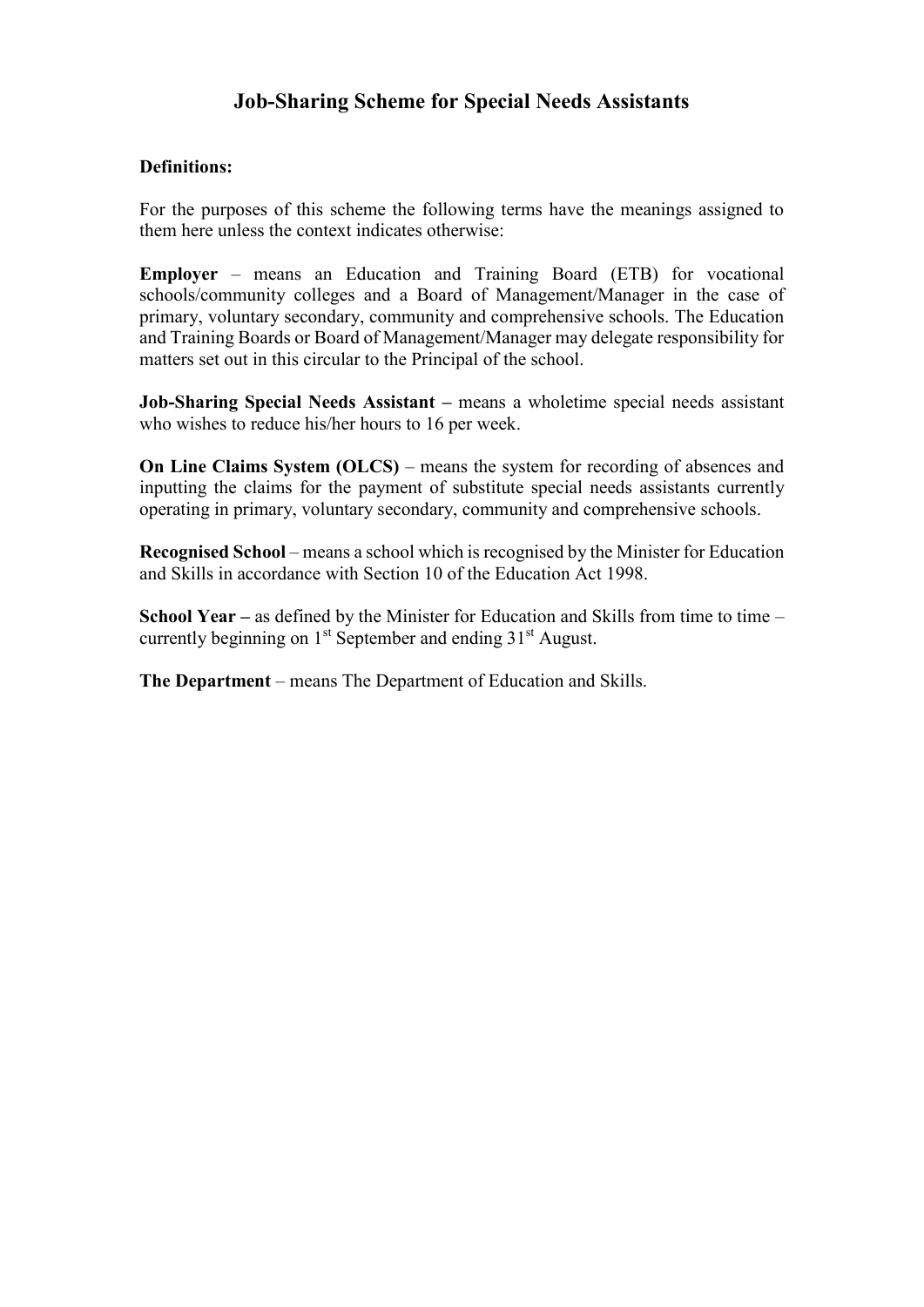# **1 Purpose of the Job-Sharing Scheme**

1.1 The purpose of the job-sharing scheme is to assist special needs assistants to combine work and personal responsibilities or choices.

# **2 School Policy**

- 2.1 Each employer shall develop and maintain a policy statement specific to the needs of the school in relation to the approval of job-sharing arrangements.
- 2.2 In drawing up this policy, the welfare and care needs of the pupils shall take precedence over all other considerations.
- 2.3 This policy shall have due regard to the capacity of the school to meet its obligations to its pupils and shall therefore apply a limit to the number of its special needs assistant that may avail of the scheme at any one time and also take into account the likely availability of a suitably qualified replacement.

# **3 Basis of the Scheme**

- 3.1 A special needs assistant may make an application to share a wholetime post on a 50:50 basis i.e. 16 hours per week in primary and post-primary schools.
- 3.2 There are two options for a job-sharing arrangement:
	- Two special needs assistants in the same school apply to job-share
	- One special needs assistant in a school applies to job-share and the employer is willing to recruit a special needs assistant for the available hours on a specified purpose (fixed term) contract.
- 3.3 It is a matter for the employer to decide the job-sharing arrangement(s) which it is prepared to endorse e.g. split week, week on - week off, mornings / afternoons only.
- 3.4 Job-sharing special needs assistants participating in the scheme in general enjoy pro-rata arrangements with their full-time colleagues in relation to pay and conditions of employment.

#### **4 Duration of Job-Sharing Arrangement**

- 4.1 The minimum period for which a job-sharing arrangement may occur is one school year i.e. commencing on 1 September and ending on 31 August each year.
- 4.2 In exceptional circumstances an employer in its sole discretion may authorise a special needs assistant to commence a job-sharing arrangement during the course of the school year and terminate not earlier than the end of that same school year.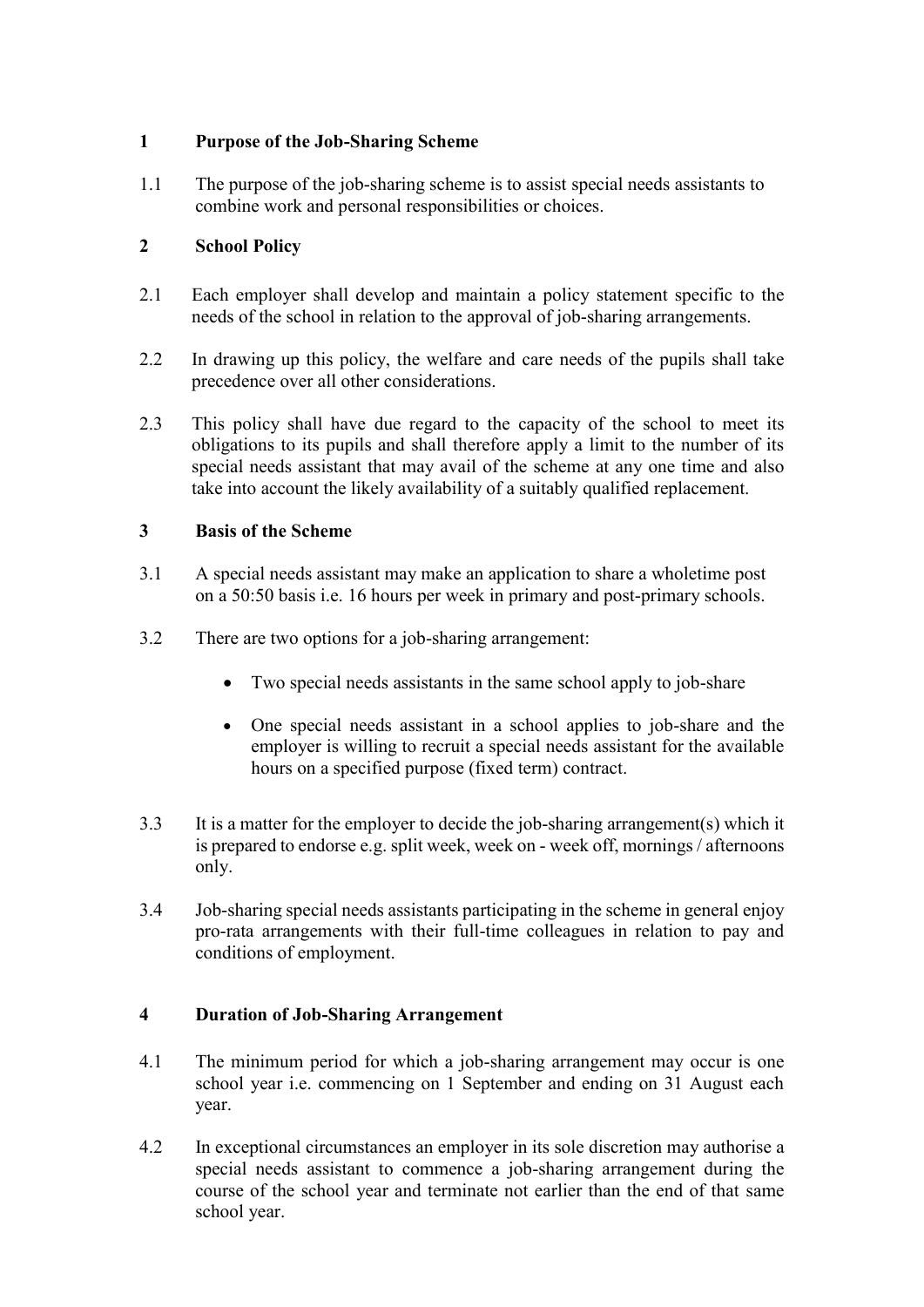# **5 Eligibility**

5.1 A special needs assistant may apply to job-share where he/she will have satisfactorily completed at the end of the school year in which they are applying 12 months of continuous service with the current employer.

# **6 Operation of the Scheme**

- 6.1 A special needs assistant seeking to job-share must submit the prescribed application form **JS1** attached to this circular to the employer not later than the 1<sup>st</sup> March prior to the school year in which he/she proposes to commence/continue job-sharing.
- 6.2 Job-sharing arrangements are sanctioned for a period of one school year only and a special needs assistant shall re-apply if he/she is seeking to avail of a jobsharing arrangement for a further year.
- 6.3 Each application to job-share shall be considered on its own merits by the employer within the context of the school's policy statement. The decision of the employer shall be final.
- 6.4 A special needs assistant on a career break or other approved leave of absence may apply to resume duties on a job-sharing basis.
- 6.5 The employer shall issue a written notice of approval or refusal, which will set out the basis of the refusal to the special needs assistant by 31<sup>st</sup> March at the latest.
- 6.6 Taking account of the extent of arrangements to be put in place by the employer to cater for a job-sharing post the applicant shall not be permitted to withdraw his/her application after 14<sup>th</sup> April and this shall be included in the notice from the school to the special needs assistant.
- 6.7 A copy of the approved job-sharing application should be submitted to the Non Teaching Payroll Section of the Department by  $1<sup>st</sup>$  May. In addition, the employer must list the names of all special needs assistants availing of jobsharing arrangements on the Non Teaching Staff Appointment Position Form.
- 6.8 While this circular is applicable for the 2014/2015 school year the dates above will not apply for that school year.

# **7 Duties**

7.1 Where two special needs assistants are sharing one whole time post employers shall ensure that appropriate communication processes are in place between the job-sharing special needs assistants in order for them to fulfil the responsibilities of the post.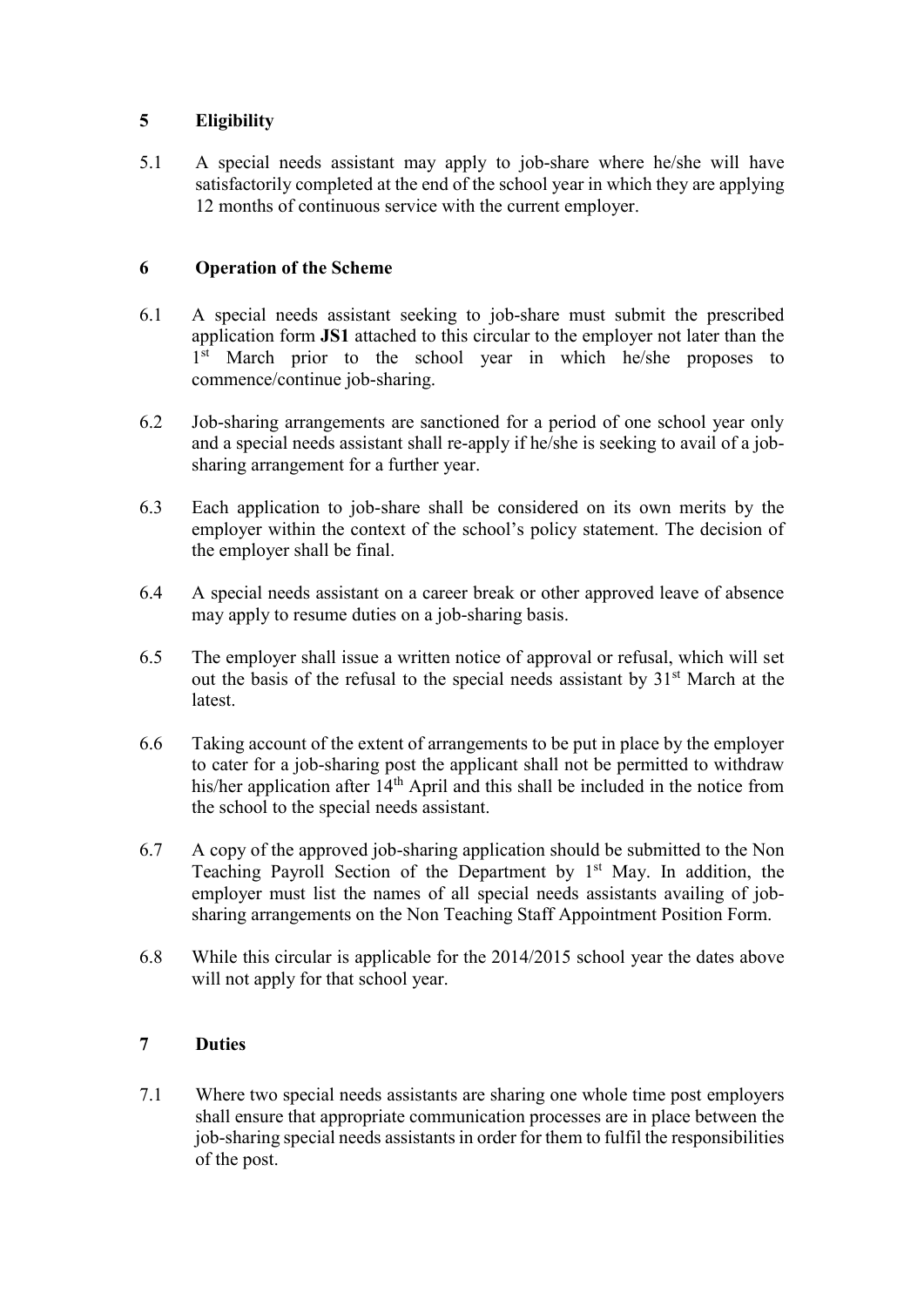7.2 A job-sharing special needs assistant must be available for staff and parent meetings in accordance with school policy and agreements.

# **8 Pay/Reckoning of Service**

- 8.1 Job-sharing special needs assistants will receive 50% of the remuneration payable to them in a wholetime post.
- 8.2 The job-sharing special needs assistant will continue to accrue seniority during the job-sharing arrangement. Each year of job-sharing service given, will reckon as one year of service for incremental purposes. However, service for pension purposes will count as half that of a full-time special needs assistant (see paragraph 17 below for further information).

# **9 Additional Work by Job-Sharing Special Needs Assistant**

- 9.1 A job-sharing special needs assistant may not substitute for his/her job sharing partner or engage in any additional SNA/teaching duties.
- 9.2 It is not permissible for a job-sharing special needs assistant to engage in outside employment without the consent of the employer. It shall be a matter for the employer to determine whether or not any such employment is in conflict with his/her ability to carry out their duties as an employee of the school. If such a conflict is deemed to exist, the approval of the employer shall be withheld.

#### **10 Appointment of a Replacement Special Needs Assistant**

- 10.1 Where a replacement special needs assistant is to be employed, the position must be filled in accordance with current rules for recruitment.
- 10.2 Where a replacement special needs assistant is to be employed he/she shall be offered a contract which must state as an objective ground that the contract shall be terminated in the event of the special needs assistant who is job-sharing, resigning, retiring, not returning to work for any reason or being made redundant during the term of the job-sharing arrangement.
- 10.3 Where a replacement special needs assistant is employed, he/she will be required to be available for the additional 72 hours that form part of a full time special needs assistant contract (pro-rata for part-time special needs assistants) to be utilised and delivered outside of normal school opening hours and/or the normal school year.
- 10.4 Where a replacement special needs assistant is employed he/she will not attain any seniority in the school.

#### **11. Arrangements for Compensation for Loss of Hours during the term of a Job-Sharing Arrangement**

11.1 Where the post of a job-sharing special needs assistant is reduced during the term of the job-sharing arrangement, the special needs assistant who holds the post may be entitled to claim compensation for this loss of hours under the terms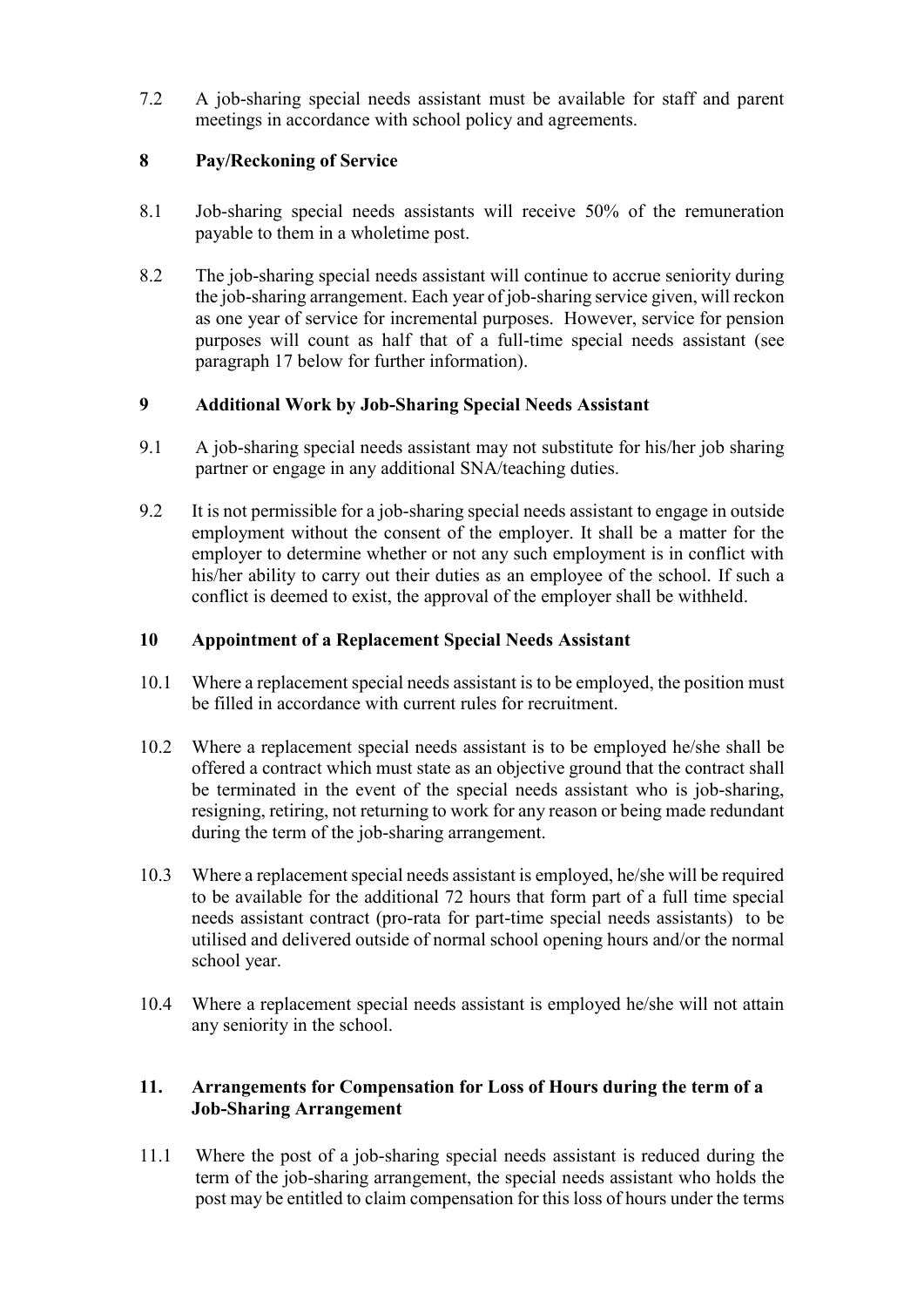of the Department circular on redundancy arrangements for special needs assistants in place on the date the hours are lost. The period of the job-sharing arrangement will be taken into account in the calculation of any compensation for loss of hours and any redundancy payment due will be calculated on the special needs assistants weekly job-sharing rate of pay.

11.2 Where the post of a job-sharing special needs assistant is reduced during the term of the job-sharing arrangement, the replacement special needs assistant will have his/her hours reduced. The job-sharing arrangement will be deemed to have ceased with effect from the end of the school year in which the reduction took place. The replacement special needs assistant will not be entitled to a compensation payment in respect of the loss of hours. If this reduction results in the replacement's hours being reduced to nil, the contract of the replacement special needs assistant will be terminated and he/she will not be entitled to a redundancy payment.

#### **12. Arrangements for Redundancy during the term of a Job-Sharing Arrangement**

- 12.1 Where the post of a special needs assistant becomes surplus to the approved allocation of special needs assistant resources in the school during the term of a job-sharing arrangement, the special needs assistant who holds the post may apply for a redundancy payment under the terms of the Department circular on redundancy arrangements for special needs assistants in place on the date the post is lost from the school's allocation. It is the responsibility of the employer to ensure that the special needs assistant is informed of the loss of his/her post from the school's allocation. The period of the job-sharing arrangement will be taken into account in the calculation of any redundancy payment which may be due to the post holder.
- 12.2 This is subject to the terms of the relevant circulars governing both SNA Redundancy arrangements (currently [Circular 58/2006\)](http://www.education.ie/en/Circulars-and-Forms/Active-Circulars/cl0058_2006.doc) and SNA Supplementary Assignment Arrangements (currently [Circular 37/2013\)](http://www.education.ie/en/Circulars-and-Forms/Active-Circulars/cl0037_2013.pdf) or further circulars which may amend or supersede these circulars which may be issued from time to time.
- 12.3 Where the post of a special needs assistant becomes surplus to the approved allocation of special needs assistant resources in the school during the term of a job-sharing arrangement, the replacement special needs assistant will not be entitled to a redundancy payment.

#### **13 Termination/ Resumption of Duty**

- 13.1 Employers must ensure that special needs assistants participating in the jobsharing scheme are aware that the arrangement may be terminated if it is not operating in the best interests of pupils.
- 13.2 Where an employer decides to terminate a job-sharing arrangement this must be enforced by 1<sup>st</sup> November of the year of the job-sharing contract.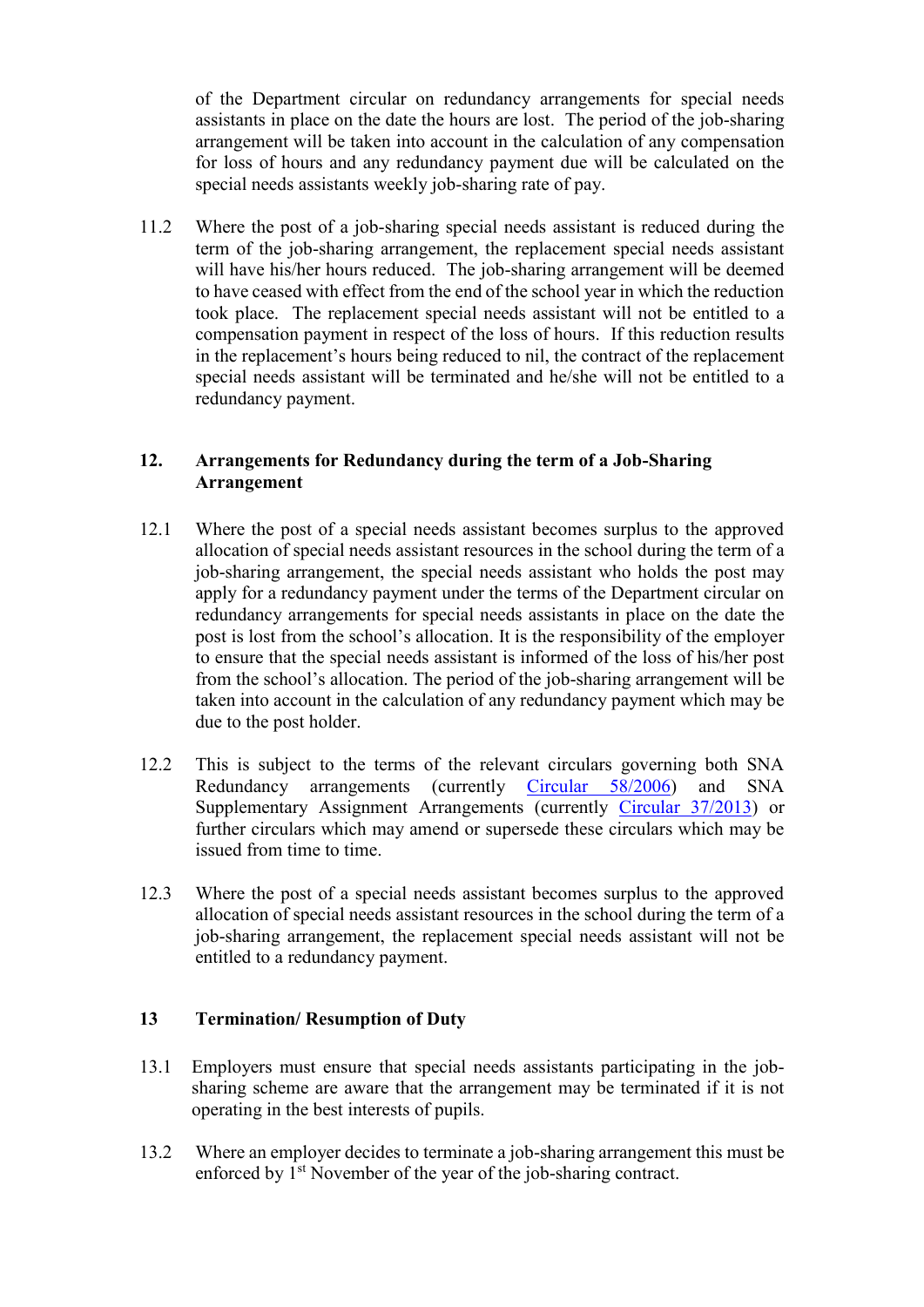- 13.3 In exceptional circumstances if the applicant can be accommodated within the approved staffing allocation and subject to contractual arrangements, an application for an earlier return to full-time employment may be considered by the employer. However a return to duty may not be considered in any circumstances beyond 1st November.
- 13.4 It is the responsibility of the employer to ensure that the Non Teaching Payroll Section of the Department is informed (in advance) of the date of termination of the employment of the special needs assistant and the replacement special needs assistant immediately in order to avoid any overpayments of salary.

#### **14 Maternity/Adoptive Leave**

- 14.1 A full time special needs assistant on maternity/adoptive leave, opting to jobshare in the next school year, will be paid at the full time rate of pay up until the beginning of the next school year at which point the special needs assistant will be paid the job-sharing rate of pay for the remainder of the leave.
- 14.2 A job-sharing special needs assistant on maternity/adoptive leave, opting to return to full time duties in the next school year, will be paid at the job-sharing rate of pay up until the beginning of the next school year at which point the special needs assistant will be paid the full time rate of pay for the remainder of such leave.

#### **15 Resignation from Post while Job-Sharing**

15.1 A special needs assistant engaged in a job-sharing scheme who wishes to resign from his/her (SNA) post must notify the employer in writing in accordance with the special needs assistants' terms of employment.

# **16 Public Holiday Entitlements**

16.1 Entitlements arising from public holidays to a job-sharing special needs assistant will accrue to the special needs assistant who would otherwise be scheduled for duty on the day in question. In such cases however, the normal attendance regime will, where necessary be varied slightly with a view to allowing both jobsharing partners to benefit equally from public holidays.

#### **17 Pension**

- 17.1 A job-sharing special needs assistant shall be eligible for superannuation benefits on the same basis as full-time staff, save that each year of service given in a job-sharing capacity will reckon as six months full-time service for superannuation purposes. Pensionable salary will be based on full-time remuneration.
- 17.2 It may be open to a job-sharing special needs assistant to purchase notional service for superannuation purposes. Further information in relation to the purchase of notional service and other pension related matters is available from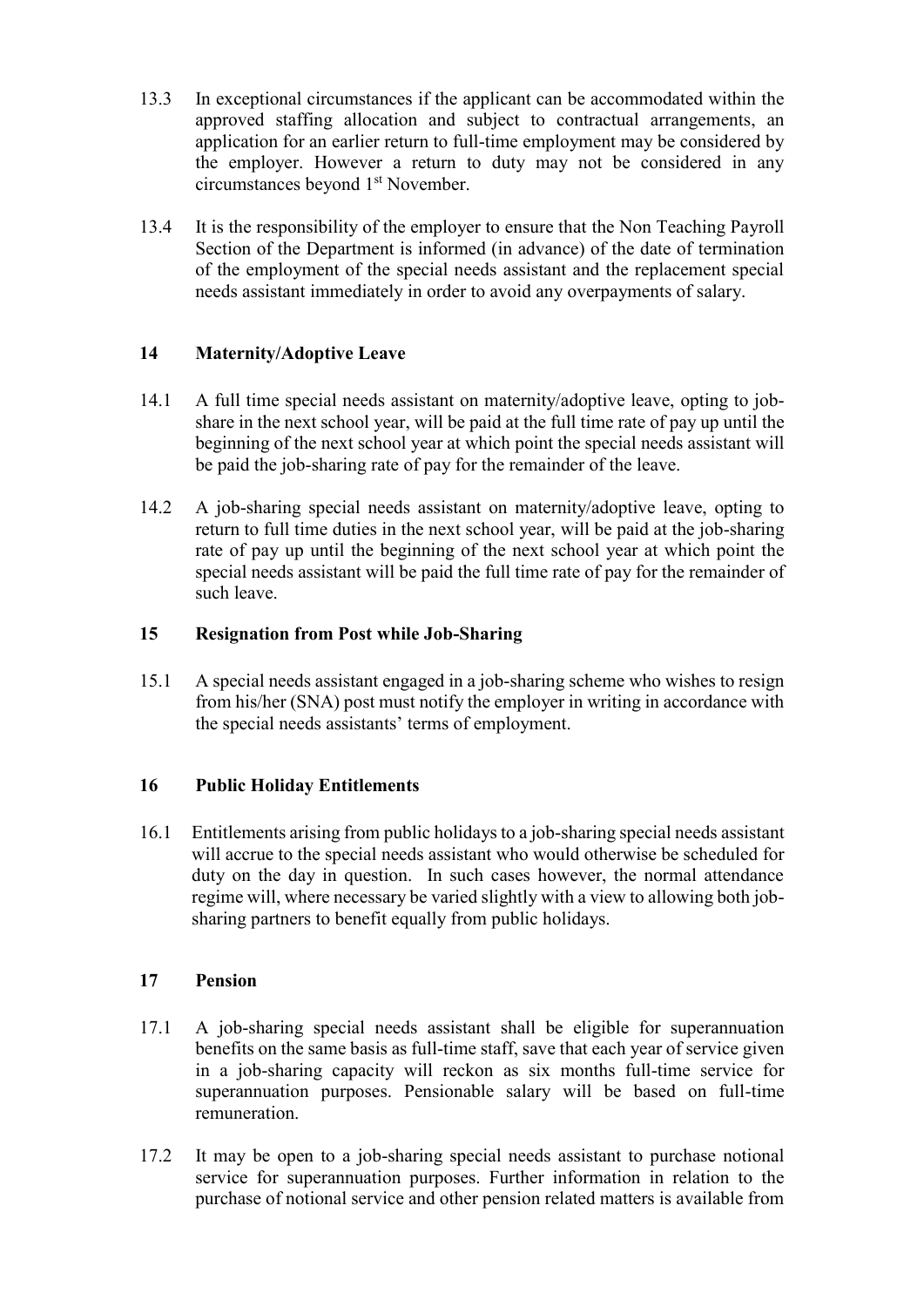the Pensions Section of the Department by emailing pensions  $@$  education.gov.ie or by contacting the relevant ETB.

17.3 Special needs assistants who propose to undertake job-sharing should satisfy themselves (by contacting the Department of Social Protection on an annual basis if necessary) as to whether the proposed pattern of job-sharing will have any implications for their PRSI contributions/credit record.

# **18 Compliance**

- 18.1 All special needs assistants /employers must adhere to the regulations and procedures set out in this circular. Failure to abide by the regulations and procedures will be dealt with under the agreed disciplinary procedures and may lead to the cessation of salary in the case of special needs assistants and/ or withdrawal of substitute cover in the case of schools.
- 18.2 All documentation relating to job-sharing arrangements must be retained by the employer with the relevant personnel records. These records may be selected for inspection by nominated Department officials. All records should correspond with the data input on the OLCS/ETB system.

#### **19 Further Information**

19.1 In accordance with the introductory paragraph the regulations in this circular are to be implemented by the employer. Thus all queries should initially be brought to the attention of the school management who may wish to consult with their representative organisation, who may further wish to consult with the Department at the following email address: [teachersna@education.gov.ie](mailto:teachersna@education.gov.ie)

#### **20 Review**

20.1 This job-sharing scheme for Special Needs Assistants will be subject to a review by all parties to be completed no later than 31 December 2015.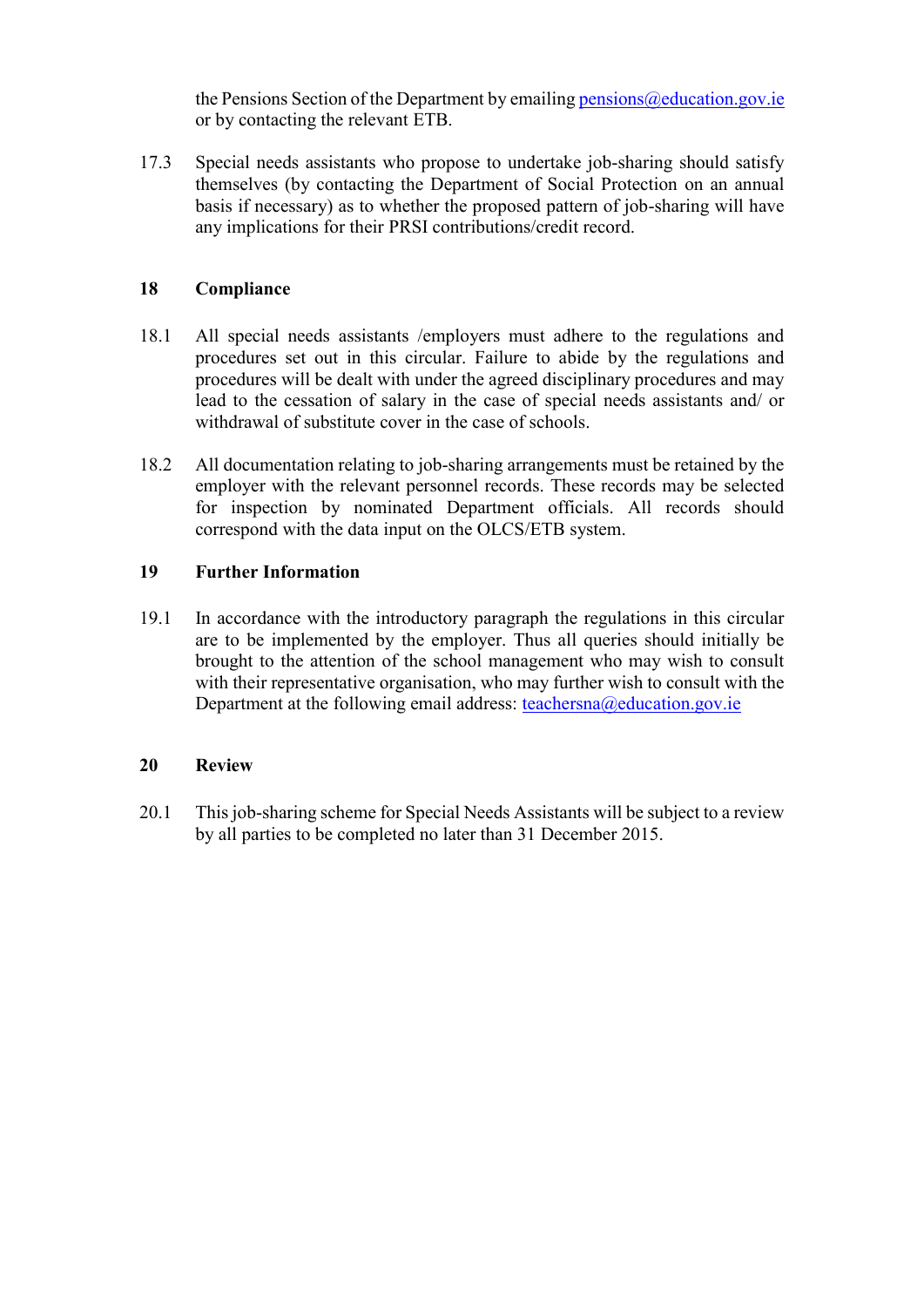|                                                          | 1 <sup>st</sup> Special Needs Assistant | 2 <sup>nd</sup> Special Needs Assistant<br>(if applicable) |
|----------------------------------------------------------|-----------------------------------------|------------------------------------------------------------|
| Name                                                     |                                         |                                                            |
| Home Address                                             |                                         |                                                            |
| Contact Telephone No.                                    |                                         |                                                            |
| E-Mail Address                                           |                                         |                                                            |
| <b>PPSN</b>                                              |                                         |                                                            |
| Length of continuous<br>service with current<br>employer |                                         |                                                            |
| School Name & Address                                    |                                         |                                                            |
| School Roll Number                                       |                                         |                                                            |

# **APPLICATION FORM FOR JOB-SHARING**

#### *Details of Proposed Job-Sharing Arrangement*

- 1. Proposed start date of job-sharing arrangement: \_\_\_\_\_\_\_\_\_\_\_\_\_\_\_\_\_\_\_\_\_\_\_\_\_\_\_\_\_
- 2. Proposed duration of job-sharing:

#### *Declaration by Special Needs Assistants*

*Please Tick -* I the undersigned:

- **□** wish to apply for job-sharing in accordance with the regulations as set out in Department Circular 0041/2014.
- **□** I also declare that the information which I have given in this Application Form is true and accurate.

 $\_$  , and the state of the state of the state of the state of the state of the state of the state of the state of the state of the state of the state of the state of the state of the state of the state of the state of the

Signature of 1<sup>st</sup> Special Needs Assistant Signature of 2<sup>nd</sup> Special Needs Assistant (if applicable)

| Date: |  |
|-------|--|
|-------|--|

Date: \_\_\_\_\_\_\_\_\_\_\_\_\_\_\_\_\_\_ Date: \_\_\_\_\_\_\_\_\_\_\_\_\_\_\_\_\_\_